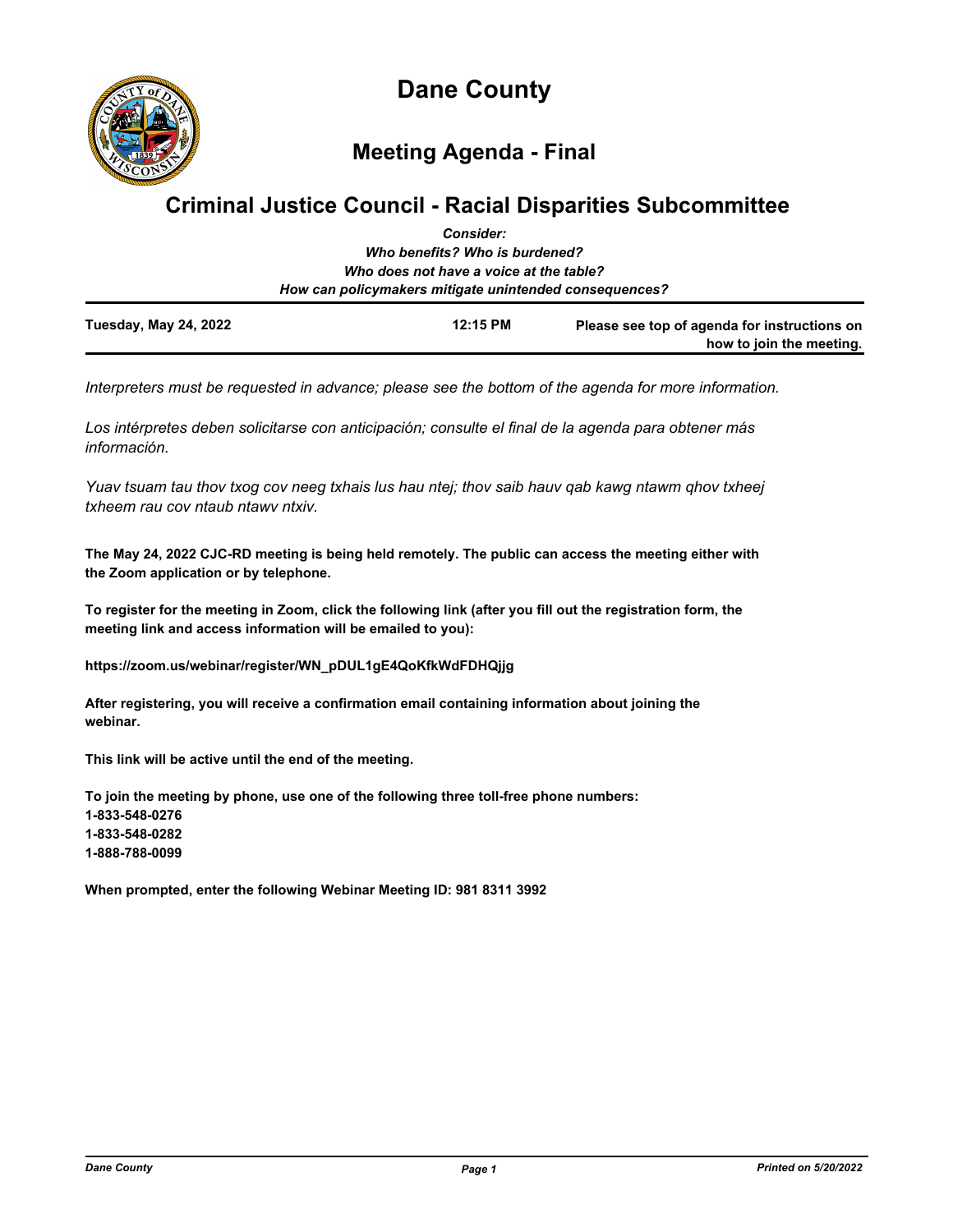**PROCESS TO PROVIDE PUBLIC COMMENT: ANY MEMBERS OF THE PUBLIC WISHING TO REGISTER TO SPEAK ON/SUPPORT/OPPOSE AN AGENDA ITEM MUST REGISTER USING THE LINK ABOVE (even if you plan to attend using your phone).**

If you want to submit a written comment for this meeting, or send handouts for subcommittee **members, please send them to: Anadon.Isabel@countyofdane.com with subject "CJC-RD meeting comment/handout".**

**In order to testify (speak to provide public comment), you must be in attendance at the meeting via Zoom or phone; you will then be promoted to a panelist or unmuted and provided time to speak to the body when the item(s) comes up on the agenda.**

**\*\*Registrations to provide public comment will be accepted until 30 minutes prior to the beginning of the meeting.\*\***

**If you join the meeting with Zoom, when the item you have registered for is before the board/committee, you will be promoted to a panelist. Once a panelist, you can turn on your webcam and you will be able to unmute yourself.**

#### **A. Call To Order**

#### **B. Consideration of Minutes**

Minutes of the 04/26/2022 Criminal Justice Council-Racial Disparities Subcommittee Meeting [2022 MIN-061](http://dane.legistar.com/gateway.aspx?m=l&id=/matter.aspx?key=22900)

*Attachments:* [2022MIN-061](http://dane.legistar.com/gateway.aspx?M=F&ID=10b0ebec-7dd9-496e-b24f-ebd00b690a7b.pdf)

### **C. Action Items**

#### **D. Presentations**

1. DEBRIEF ON GARE CONFERENCE (SPARKMAN)

# 2. DISCUSSION ON FY 2022 BUREAU OF JUSTICE ASSISTANCE COMMUNITY COURTS INITIATIVE (STAFF)

[2022](http://dane.legistar.com/gateway.aspx?m=l&id=/matter.aspx?key=22917) Center for Court Innovation: Principles of Community Justice PRES-021

*Attachments:* [2022PRES-021](http://dane.legistar.com/gateway.aspx?M=F&ID=47fc7b57-3892-47fe-b0bc-f55e8de9445b.pdf)

#### **E. Reports to Committee**